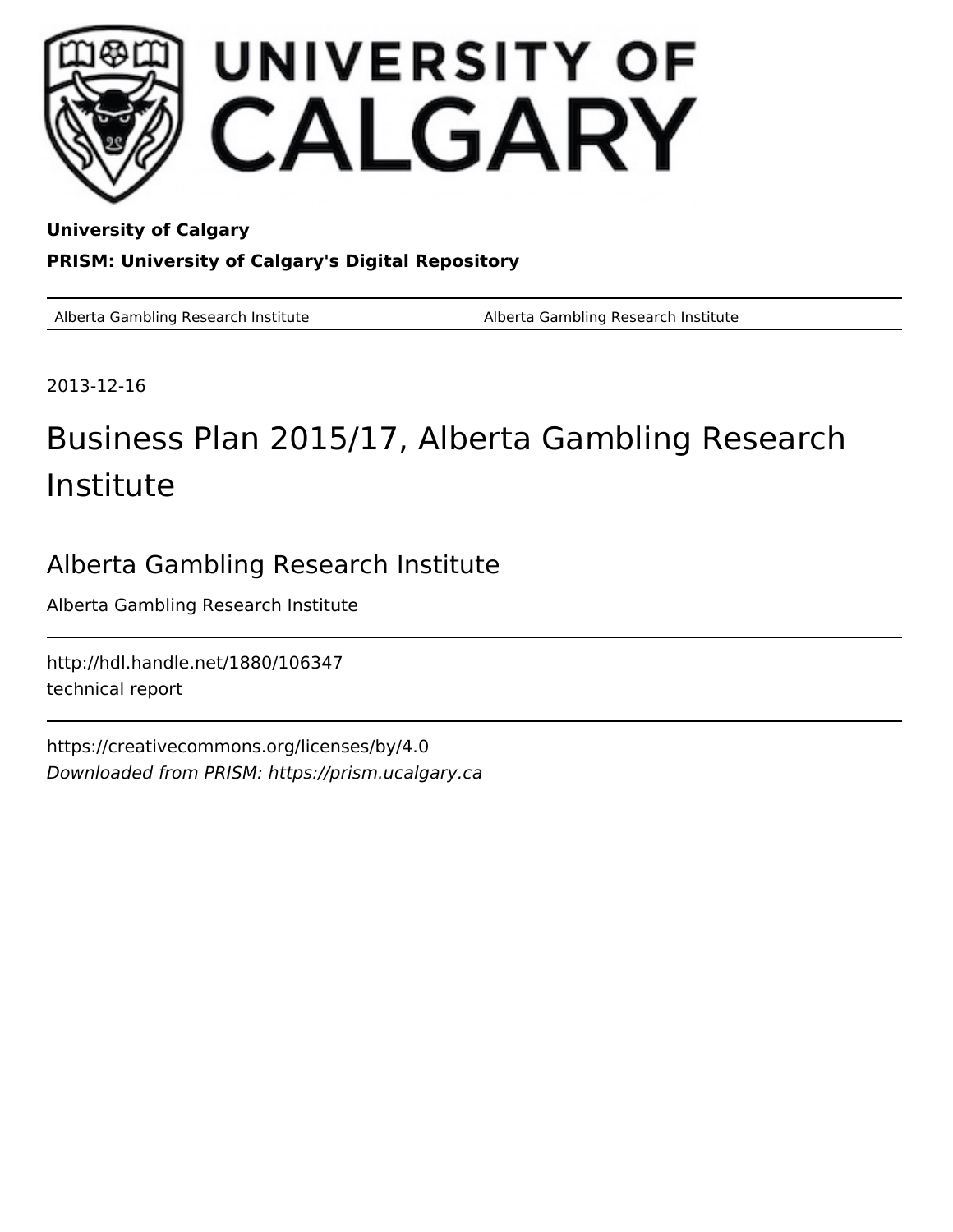### **The Alberta Gambling Research Institute**

## **2015-17 Business Plan**

#### **Introduction**

The Alberta Gambling Research Institute is a consortium of the Universities of Alberta, Calgary, and Lethbridge. Its mandate, as determined in an agreement with the Minister of Finance, is to support academic research related to gambling. It seeks to achieve this mandate through:

- sponsoring research into specific investigator-initiated and stakeholder-identified priorities,
- building research capacity at the partner universities,
- organizing colloquia and conference events, and
- disseminating information via the library and resource service program and other publication mechanisms, both print and electronic (www.abgamblinginstitute.ualberta.ca).

Collaboration among Alberta's principal research universities (University of Alberta, University of Calgary, and University of Lethbridge) provides the Institute with considerable versatility and the opportunity to match research expertise with specific projects. The Institute also fosters interdisciplinary and inter-university research both provincially and internationally. The Institute is an entity which links policy-makers, regulators, community organizations, the gambling industry, other major stakeholders, and the general public to improve the understanding of gambling behaviors.

Principal funding in the amount of \$1.5M annually is received from the Alberta Government through the Alberta Lottery Fund and is administered by the Alberta Gaming and Liquor Commission under a five year funding agreement (April 1, 2011 to March 31, 2016). Appended to the Funding Agreement is a *Memorandum of Agreement*, an undertaking signed by the Partner Universities which sets out the operating rules for the Institute. Another important guiding document to the Institute's planning is the annually updated *Stakeholder Priority Action Plan* (Appendix A of this document).

The operational/administrative hub for the Institute is located on the University of Alberta campus (8909S HUB Mall) and is staffed by a full-time Executive Director and an Administrative Assistant. A part-time Research Director is located at the U of Calgary and a full-time Librarian & Information Specialist at the University of Lethbridge.

#### **Alberta Gambling Research Institute Governance**

The Institute is governed and managed by a Board that consists of two Directors appointed by and from each partner University, an external appointee (appointed by the Minister of Finance), and an external Board Chair appointee (by Vice-Presidents, Research). Other members may be added as agreed by the Board and/or required by funders. The Executive Director serves in a non-voting *ex officio* capacity. The Research Director (as of January 1, 2013) serves in a non-voting *ex officio* capacity. The role of the Research Director is to provide research advice to the Board and to promote and develop collaborative research arrangements provincially, nationally, and internationally.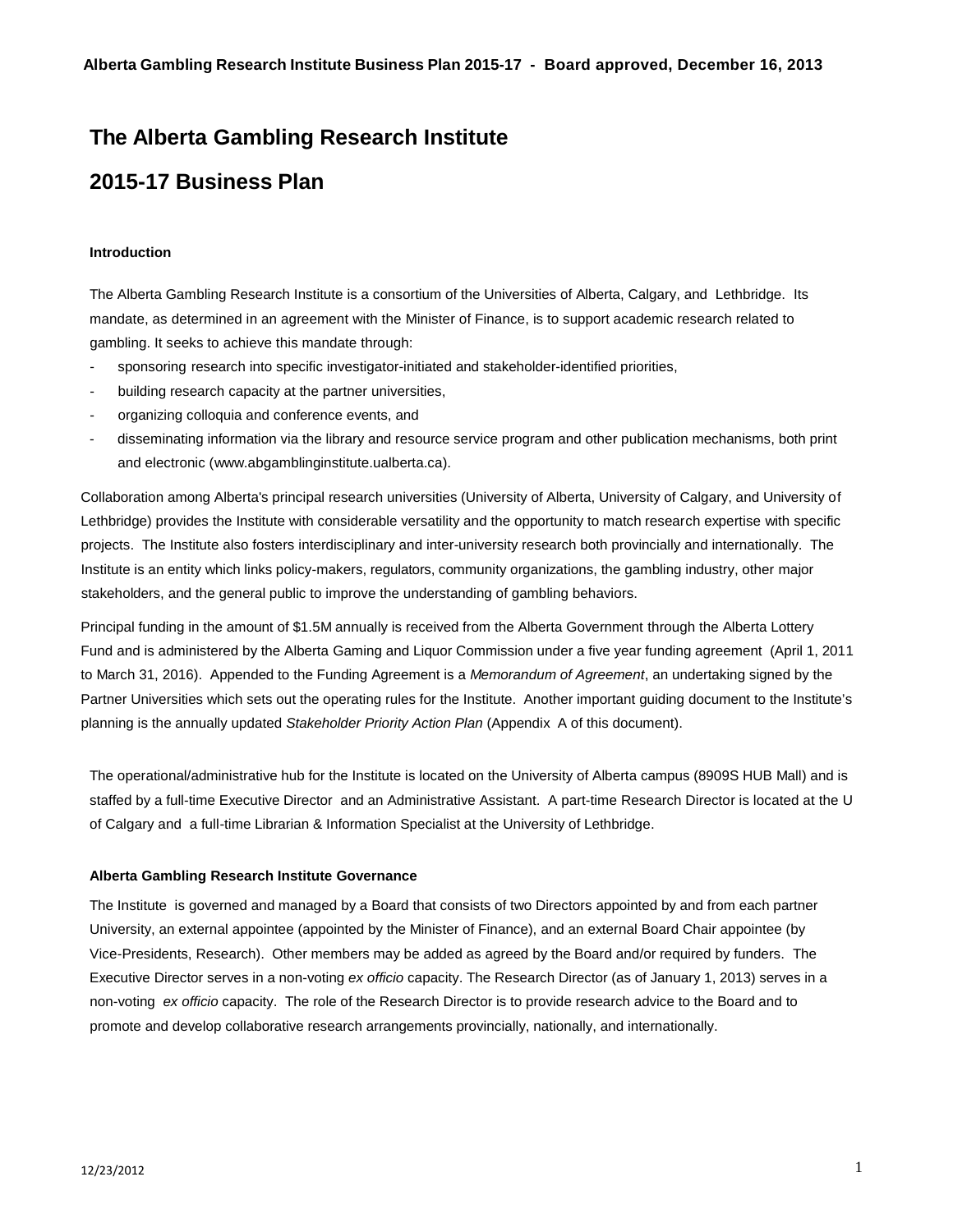#### **Partner Universities**

The Partner Universities that comprise the Alberta Gambling Research Institute are the University of Alberta, University of Calgary, and University of Lethbridge. In addition to promoting specific research initiatives, each university engages a university research coordinator whose primary responsibility is to identify and stimulate interest in gambling research and to promote interdisciplinary as well as cross-university and external collaborative arrangements on behalf of the Institute. Support for capacity- building includes funding faculty positions and research assistantships, providing graduate and doctoral level student scholarships and research allowances, sponsoring visiting scholars, and contributing to research development costs.

#### **Vision**

#### **To maximize the benefits while minimizing the negative impacts of gambling**

#### **Mission**

To facilitate evidence-based broad research that informs gambling public policy and educates Albertans and the wider audience about the effects of gambling.

#### **The Values of the Institute**

- Independent and excellent multi-disciplinary research
- Evidence-based knowledge and information
- **Collaboration**
- Accountability and informing public policy

#### **Goals**:

- To encourage, foster, and solicit research to better understand the role and impacts of gambling on the individual and society
- To ensure that research is collaborative and has stakeholder support
- To support the development of research capacities across broad research disciplines
- To contribute to making research findings accessible, useful and applied

#### **Core businesses:**

Since its inception, the purposes and core businesses of the Institute have remained relatively constant, albeit with some shifts in program emphasis and specific research focus. Increasingly, through consultation and developing affiliations with stakeholders there has been a migration toward collaborative undertakings, provincially, nationally, and internationally.

The Institute has four core businesses:

- 1. Develop and promote gambling-related research, disseminate results, and facilitate take-up and external impacts;
- 2. Develop and sustain gambling-related research infrastructure;
- 3. Establish and encourage national and international gambling-related research linkages; and,
- 4. Establish and efficiently conduct gambling-related research administration.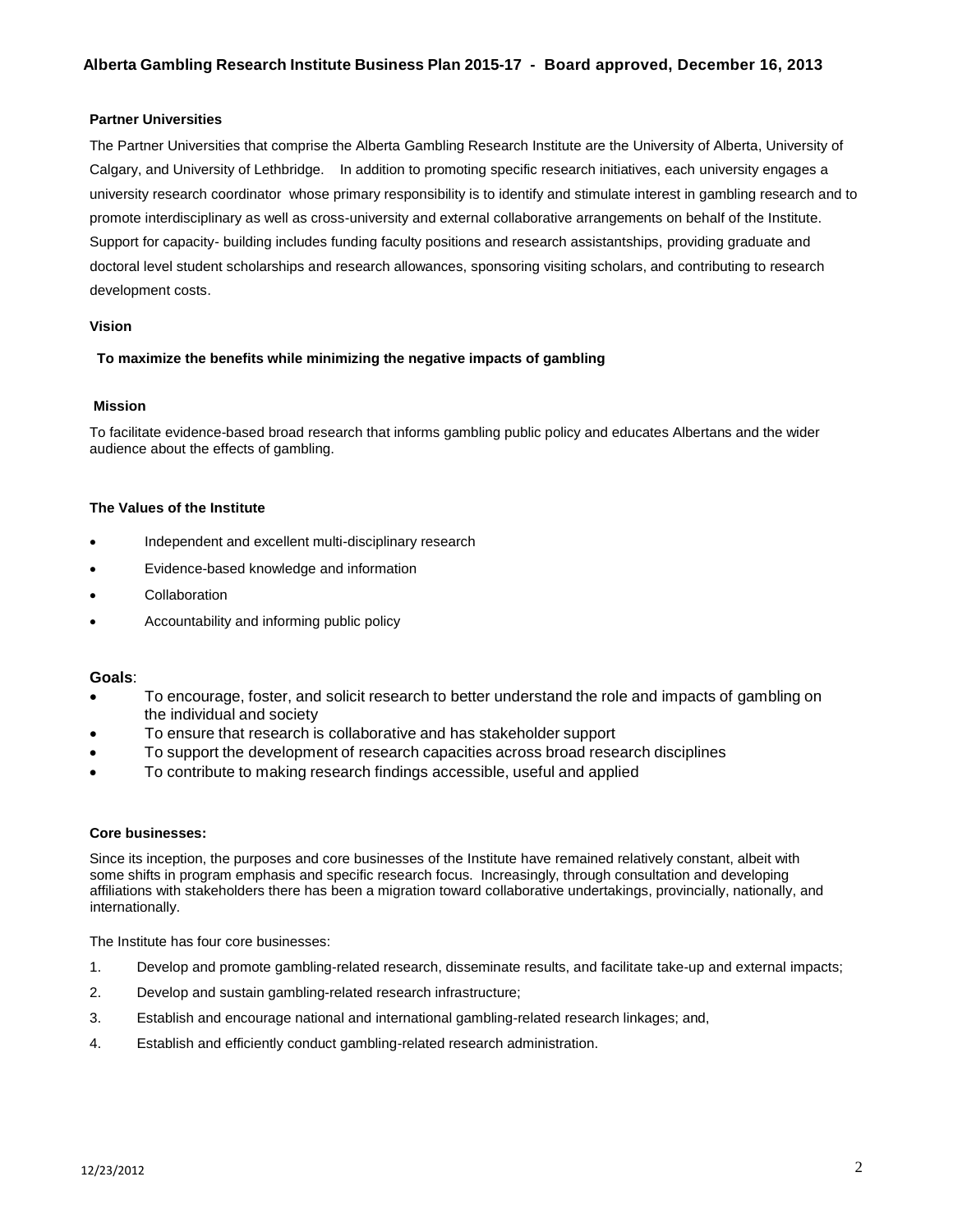#### *Core business #1: Develop and promote gambling-related research programs and disseminate results*

The Institute's purpose is to produce research findings that can be used to frame and implement both effective decisionmaking relating to gambling and gambling practices and, more generally, to expand the depth and breadth of research knowledge about gambling.

| Goal                                                                                                                                                                                                                                                                                                                                                                                                                                       | <b>Key Strategies</b>                                                                                                                                                                                                                                                                                                                                                                                                                                                                                                                                                                                                                                                                                                                                                                                                                                                                                                                                                                                                                                                                                                                  |
|--------------------------------------------------------------------------------------------------------------------------------------------------------------------------------------------------------------------------------------------------------------------------------------------------------------------------------------------------------------------------------------------------------------------------------------------|----------------------------------------------------------------------------------------------------------------------------------------------------------------------------------------------------------------------------------------------------------------------------------------------------------------------------------------------------------------------------------------------------------------------------------------------------------------------------------------------------------------------------------------------------------------------------------------------------------------------------------------------------------------------------------------------------------------------------------------------------------------------------------------------------------------------------------------------------------------------------------------------------------------------------------------------------------------------------------------------------------------------------------------------------------------------------------------------------------------------------------------|
| 1.1 To conduct leading-edge research into all<br>٠<br>aspects of participation in gambling<br>1.2 To increase visibility of gambling-related<br>academic research in Alberta<br>٠<br>1.3 To translate the knowledge acquired from the<br>conduct of research<br>1.4 To facilitate the knowledge uptake acquired from<br>$\bullet$<br>the conduct of research<br>$\bullet$<br>$\bullet$<br>$\bullet$<br>$\bullet$<br>$\bullet$<br>$\bullet$ | Facilitate and oversee the conduct of academic research<br>into stakeholder identified key priority areas<br>Provide opportunities and support for new scholars to<br>conduct research in this field<br>Promote and support interdisciplinary/inter-<br>organizational research across all disciplines<br>Uphold peer review practices that ensure the<br>highest quality of research<br>Encourage researchers to publish and promote<br>their research and to make it accessible to varied<br>stakeholder audiences<br>Encourage publication of Institute-sponsored<br>research in peer-reviewed journals<br>Support researcher-to-researcher link within,<br>among, and outside the Partner Universities<br>Utilize the Research Director role to fulfill the research<br>objectives<br>Contribute to AGLC and other stakeholder held<br>events and colloquia<br>Initiate cross-disciplinary linkages with AGRI<br>funded research (e.g. longitudinal research with<br>genetics study)<br>Expand range of stakeholder representation<br>Present evidence-based findings and research<br>outcomes to a wide audience (lay and expert) |

#### **PERFORMANCE OUTCOME MEASURES:**

- > Impact of international gambling research published by AGRI supported researchers
- ▶ Percent of stakeholders who indicate AGRI has been effective in providing information on current gambling research
- $\triangleright$  Institute funded evidence-based research has a demonstrable impact on building knowledge based policies, programs, and treatment services
- Percent of funded projects that have implemented demonstrable *KT* (knowledge transfer/knowledge translation) **Strategies**
- $\triangleright$  Increase participation in stakeholder-initiated events
- $\triangleright$  Increase cross-linkages between AGRI and other research organizations/researchers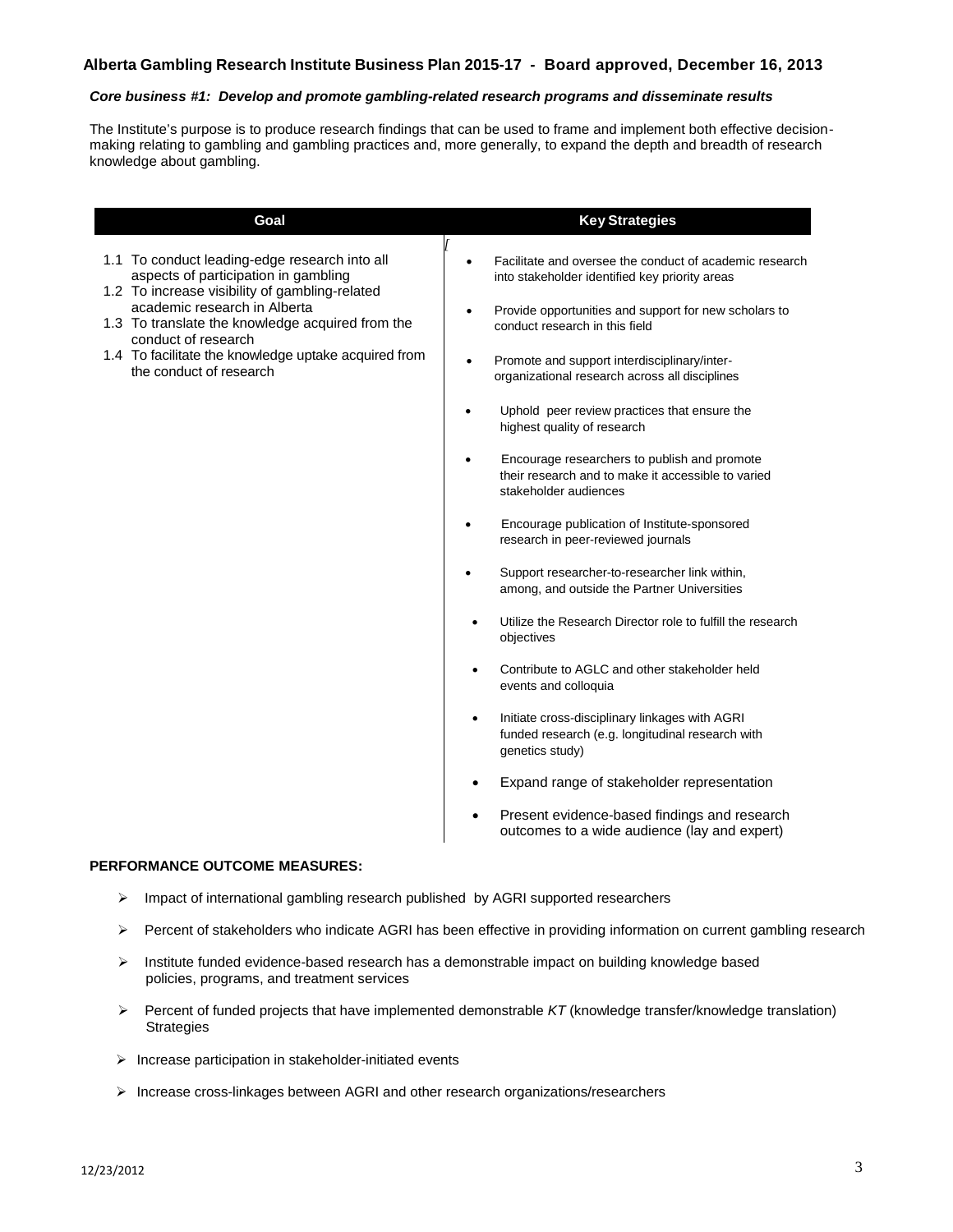#### *Core business #2: Develop and sustain a gambling-related research infrastructure*

The Institute has a Research Director in addition to a research coordinator at each Partner University. The primary purpose of the research coordinators is to identify research opportunities, stimulate faculty interest, and support interdisciplinary and collaborative initiatives within and among university researchers. Each coordinator liaises with other researchers and the Institute's administrative hub. The Research Director, in an advisory capacity to the Institute Board, provides overall research leadership. Through a range of initiatives and research affiliations, the Partner Universities continuously develop gambling research capacity in Alberta.

The Institute Library Collections and Clearinghouse program, overseen by the Institute Librarian (with complementary librarian assistance at each of the other Institute Universities), coordinates inter-university and external library reference and information services, collection development, library liaison activities and website currency.

|                   | Goal                                                                                                                                                                                                                                                                                                                                               | <b>Key Strategies</b>                                                                                                                                                                                                                                                                                                                                                                                                                                                                                                                                                                                                                                                     |
|-------------------|----------------------------------------------------------------------------------------------------------------------------------------------------------------------------------------------------------------------------------------------------------------------------------------------------------------------------------------------------|---------------------------------------------------------------------------------------------------------------------------------------------------------------------------------------------------------------------------------------------------------------------------------------------------------------------------------------------------------------------------------------------------------------------------------------------------------------------------------------------------------------------------------------------------------------------------------------------------------------------------------------------------------------------------|
| 2.1<br>2.2<br>2.3 | To increase the capacity and range of<br>disciplinary representation to undertake<br>gambling-related research at each of the<br><b>Partner Universities</b><br>To develop broad-based research capacity<br>(with particular reference to addressing<br>stakeholder identified priorities)<br>To provide comprehensive library<br>resource support | Ensure Institute presence and<br>$\bullet$<br>representation at each of the Institute<br>Universities<br>Provide developmental opportunities for new<br>scholars (e.g. scholarships, small grant<br>program, presentation opportunities,<br>sustainability positions, etc.)<br>Identify collaborative gambling-related<br>research opportunities<br>Maintain tri-university library liaison<br>Provide access to a comprehensive<br>$\bullet$<br>collection of print and electronic research<br>materials related to gambling research<br>Maintain website currency<br>Engage Research Services Offices in identifying<br>٠<br>and promoting AGRI grant, scholarship, and |
|                   |                                                                                                                                                                                                                                                                                                                                                    | developmental opportunities                                                                                                                                                                                                                                                                                                                                                                                                                                                                                                                                                                                                                                               |

#### **PERFORMANCE OUTCOME MEASURES:**

- $\triangleright$  Ability to address 'research gaps' in stakeholder identified high priority areas
- $\triangleright$  User satisfaction with service provided by Librarian/Information Specialist and library resources
- $\triangleright$  User satisfaction with Institute website
- $\triangleright$  Increase number of disciplines conducting AGRI funded research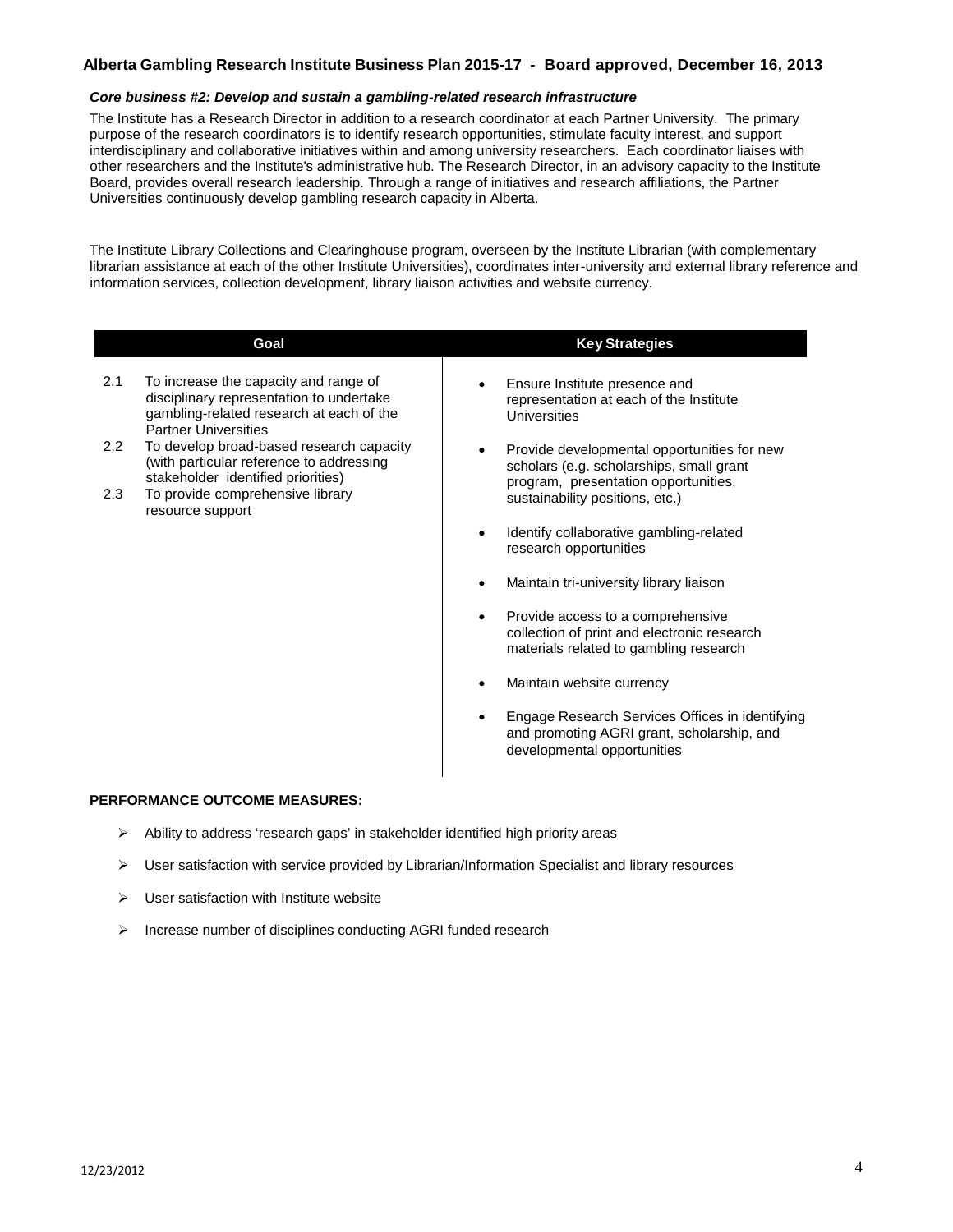#### *Core Business #3: Establish and encourage national and international gambling-related research linkages*

The Alberta Gambling Research Institute is committed to achieving national and international recognition for its role in building the knowledge base in gambling-related research.

|     | Goal                                                                                                                                              | <b>Key Strategies</b>                                                                                                                                                                                                                                                                                                                                                                                                                                                                                                                                                                                                                                                                                                                                                                                                                                                                                            |
|-----|---------------------------------------------------------------------------------------------------------------------------------------------------|------------------------------------------------------------------------------------------------------------------------------------------------------------------------------------------------------------------------------------------------------------------------------------------------------------------------------------------------------------------------------------------------------------------------------------------------------------------------------------------------------------------------------------------------------------------------------------------------------------------------------------------------------------------------------------------------------------------------------------------------------------------------------------------------------------------------------------------------------------------------------------------------------------------|
| 3.1 | To forge strong collaborative links with<br>national and international scholars and<br>organizations involved in gambling<br>research and studies | Engage the services of outstanding academic<br>peer reviewers from outside Alberta<br>Identify, initiate, and develop mutually<br>$\bullet$<br>beneficial national and international<br>collaborative research initiatives<br>Host regular gambling research conferences<br>٠<br>stakeholder identified issues in Alberta that<br>give special consideration to topics identified<br>as having priority by stakeholders<br>Present workshops on gambling-related<br>٠<br>research<br>Participate in national and international<br>conferences to ensure Alberta-based<br>research is presented and the Institute<br>profile is promoted<br>Utilize the Research Director role to fulfill<br>the research objectives<br>Communicate role of Institute and<br>contribution of sponsored research<br>Sponsor, organize, and support conferences,<br>symposia, and colloquia as<br>forums for communicating research |

#### **PERFORMANCE OUTCOME MEASURES:**

- International and inter-organizational groups undertaking collaborative opportunities with the Institute
- $\triangleright$  Percent of affiliates providing positive feedback on their involvement with the Institute
- $\triangleright$  Percent of research projects with joint funding by Institute as well as other granting agencies